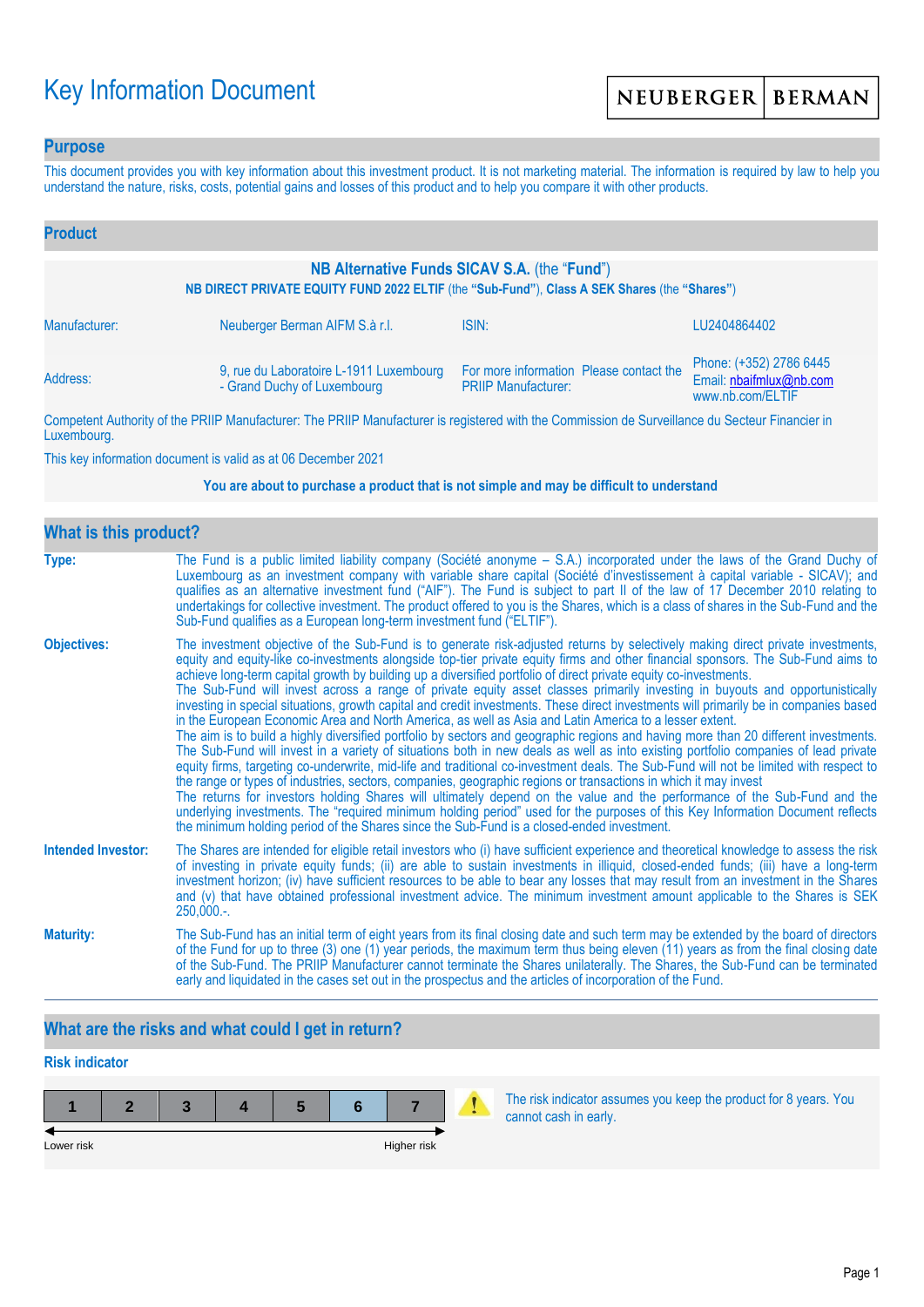The summary risk indicator ("SRI") is a guide to the level of risk of this product compared to other products. It shows how likely it is that the product will lose money because of movements in the markets or because we are not able to pay you. We have classified this product as class 6 out of 7, which is a high risk class. This rates the potential losses from future performance at a high-level, and poor market conditions impact the capacity of the Sub-Fund to pay you. **Be aware of currency risk. In some circumstances, you may receive payments in a different currency, so the final return you will get may depend on the exchange rate between** 

#### **the two currencies. This risk is not considered in the indicator shown above.**

If the currency of the Shares is different from the currency of the Sub-Fund, exchange rate fluctuations will affect the return on investment. Also, the Sub-Fund will make investments in different currencies. This product does not include any protection from future market performance so you could lose some or all of your investment. If the Sub-Fund is not able to pay you what is owed, you could lose your entire investment.

#### **Performance Scenarios**

**Investment 10 000 SEK**

**Market developments in the future cannot be accurately predicted. The scenarios shown are only an indication of some of the possible outcomes based on recent returns. Actual returns could be lower.**

| <b>ILIVESUREIR TU UUU JEN</b> |                                              |               |  |  |  |
|-------------------------------|----------------------------------------------|---------------|--|--|--|
| <b>Scenarios</b>              | 8 years<br>(minimum required holding period) |               |  |  |  |
| <b>Stress Scenario</b>        | What you might get back after costs          | 7 483.26 SEK  |  |  |  |
|                               | Average return each year                     | $-3.56%$      |  |  |  |
| <b>Unfavourable Scenario</b>  | What you might get back after costs          | 15 352.54 SEK |  |  |  |
|                               | Average return each year                     | 5.50%         |  |  |  |
| <b>Moderate Scenario</b>      | What you might get back after costs          | 18 609.90 SEK |  |  |  |
|                               | Average return each year                     | 8.07%         |  |  |  |
| <b>Favourable Scenario</b>    | What you might get back after costs          | 22 486.33 SEK |  |  |  |
|                               | Average return each year                     | 10.66%        |  |  |  |

This table shows the money you could get back over the next 8 years (recommended holding period), under different scenarios, assuming that you invest 10 000 SEK. The scenarios shown illustrate how your investment could perform. You can compare them with the scenarios of other products. The scenarios presented are an estimate of future performance based on evidence from the past on how the value on this investment varies, and are not an exact indicator. What you get will vary depending on how the market performs and how long you keep the product. The stress scenario shows what you might get back in extreme market circumstances, and it does not take into account the situation where we are not able to pay you. The figures shown include all the costs of the product itself, but may not include all the costs you pay to your advisor or distributor. The figures do not take into account your personal tax situation, which may also affect how much you get back.

#### **What happens if Neuberger Berman AIFM S.à r.l. is unable to pay out?**

Losses are not covered by an investor's compensation or guaranteed scheme. The investor may not face a financial loss due to the default of the PRIIP Manufacturer.

Brown Brothers Harriman (Luxembourg) S.C.A (the "Depositary") will perform safekeeping duties for the Fund's assets. In the event of the insolvency of the PRIIP Manufacturer, the Fund's assets in the safekeeping of the Depositary will not be affected. However, in the event of the Depositary's insolvency, or someone acting on its behalf, the Fund may suffer a financial loss. However, this risk is mitigated to a certain extent by the fact the Depositary is required by law and regulation to segregate its own assets from the assets of the Fund. The Depositary will also be liable to the Fund and the investors for any loss arising from, among other things, its negligence, fraud or intentional failure properly to fulfil its obligations (subject to certain limitations).

#### **What are the costs?**

The Reduction In Yield ("RIY") shows what impact the total costs you pay will have on the return you might receive and may reduce the growth of your investment ("Impact on Return"). The total costs take into account one-off, ongoing and incidental costs. The amounts shown below are the cumulative costs of the product itself, at the recommended holding periods. The figures assume that you invest 10 000 SEK. The figures are estimates and may change in the future.

#### **Costs over Time**

The person selling you or advising you about this product may charge you other costs. If so, this person will provide you with information about these costs, and should show you the impact that all costs will have on your investment over time.

| Investment 10 000 SEK           | If you cash in after 8 years |
|---------------------------------|------------------------------|
| <b>Total costs</b>              | 3 096,00 SEK                 |
| Impact on return (RIY) per year | 3.87%                        |